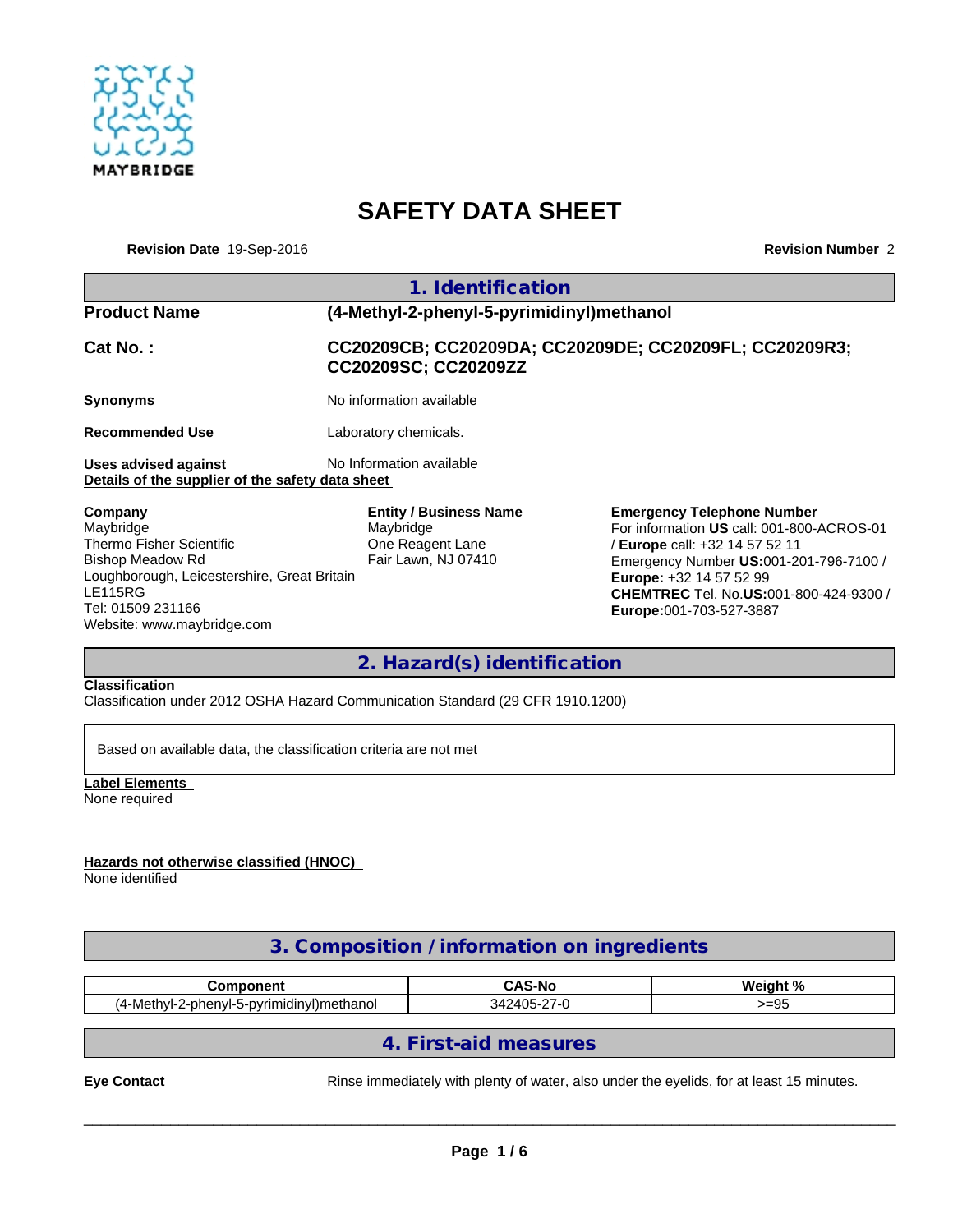|                                                              | Obtain medical attention.                                                                                                  |
|--------------------------------------------------------------|----------------------------------------------------------------------------------------------------------------------------|
| <b>Skin Contact</b>                                          | Wash off immediately with plenty of water for at least 15 minutes. Get medical attention<br>immediately if symptoms occur. |
| <b>Inhalation</b>                                            | Move to fresh air. Get medical attention immediately if symptoms occur.                                                    |
| <b>Ingestion</b>                                             | Clean mouth with water and drink afterwards plenty of water. Get medical attention if<br>symptoms occur.                   |
| Most important symptoms/effects<br><b>Notes to Physician</b> | None reasonably foreseeable.<br>Treat symptomatically                                                                      |

 $\_$  ,  $\_$  ,  $\_$  ,  $\_$  ,  $\_$  ,  $\_$  ,  $\_$  ,  $\_$  ,  $\_$  ,  $\_$  ,  $\_$  ,  $\_$  ,  $\_$  ,  $\_$  ,  $\_$  ,  $\_$  ,  $\_$  ,  $\_$  ,  $\_$  ,  $\_$  ,  $\_$  ,  $\_$  ,  $\_$  ,  $\_$  ,  $\_$  ,  $\_$  ,  $\_$  ,  $\_$  ,  $\_$  ,  $\_$  ,  $\_$  ,  $\_$  ,  $\_$  ,  $\_$  ,  $\_$  ,  $\_$  ,  $\_$  ,

### **5. Fire-fighting measures**

|                                                            | ຼ<br>ຼ                                                                   |
|------------------------------------------------------------|--------------------------------------------------------------------------|
| <b>Suitable Extinguishing Media</b>                        | Use water spray, alcohol-resistant foam, dry chemical or carbon dioxide. |
| Unsuitable Extinguishing Media                             | No information available                                                 |
| <b>Flash Point</b><br>Method -                             | No information available<br>No information available                     |
| <b>Autoignition Temperature</b><br><b>Explosion Limits</b> | Not applicable                                                           |
| <b>Upper</b>                                               | No data available                                                        |
| Lower                                                      | No data available                                                        |
| Sensitivity to Mechanical Impact No information available  |                                                                          |
| <b>Sensitivity to Static Discharge</b>                     | No information available                                                 |

#### **Specific Hazards Arising from the Chemical**

Keep product and empty container away from heat and sources of ignition.

#### **Hazardous Combustion Products**

Nitrogen oxides (NOx) Carbon monoxide (CO) Carbon dioxide (CO2)

#### **Protective Equipment and Precautions for Firefighters**

As in any fire, wear self-contained breathing apparatus pressure-demand, MSHA/NIOSH (approved or equivalent) and full protective gear.

| <b>NFPA</b>                                                                                                                       |                                                                                                                                       |                                                                                                                                                 |                                                                                           |  |  |  |
|-----------------------------------------------------------------------------------------------------------------------------------|---------------------------------------------------------------------------------------------------------------------------------------|-------------------------------------------------------------------------------------------------------------------------------------------------|-------------------------------------------------------------------------------------------|--|--|--|
| <b>Health</b><br>0                                                                                                                | <b>Flammability</b>                                                                                                                   | <b>Instability</b><br>0                                                                                                                         | <b>Physical hazards</b><br>N/A                                                            |  |  |  |
|                                                                                                                                   |                                                                                                                                       | 6. Accidental release measures                                                                                                                  |                                                                                           |  |  |  |
| <b>Personal Precautions</b><br><b>Environmental Precautions</b>                                                                   | Ensure adequate ventilation. Use personal protective equipment. Avoid dust formation.<br>Should not be released into the environment. |                                                                                                                                                 |                                                                                           |  |  |  |
| Methods for Containment and Clean Sweep up or vacuum up spillage and collect in suitable container for disposal. Avoid dust<br>Up | formation.                                                                                                                            |                                                                                                                                                 |                                                                                           |  |  |  |
|                                                                                                                                   |                                                                                                                                       | 7. Handling and storage                                                                                                                         |                                                                                           |  |  |  |
| <b>Handling</b>                                                                                                                   |                                                                                                                                       | eyes and clothing. Avoid ingestion and inhalation. Avoid dust formation.                                                                        | Wear personal protective equipment. Ensure adequate ventilation. Avoid contact with skin, |  |  |  |
| <b>Storage</b>                                                                                                                    | Keep in a dry, cool and well-ventilated place. Keep container tightly closed.                                                         |                                                                                                                                                 |                                                                                           |  |  |  |
|                                                                                                                                   |                                                                                                                                       | 8. Exposure controls / personal protection                                                                                                      |                                                                                           |  |  |  |
| <b>Exposure Guidelines</b>                                                                                                        |                                                                                                                                       | This product does not contain any hazardous materials with occupational exposure<br>limitsestablished by the region specific regulatory bodies. |                                                                                           |  |  |  |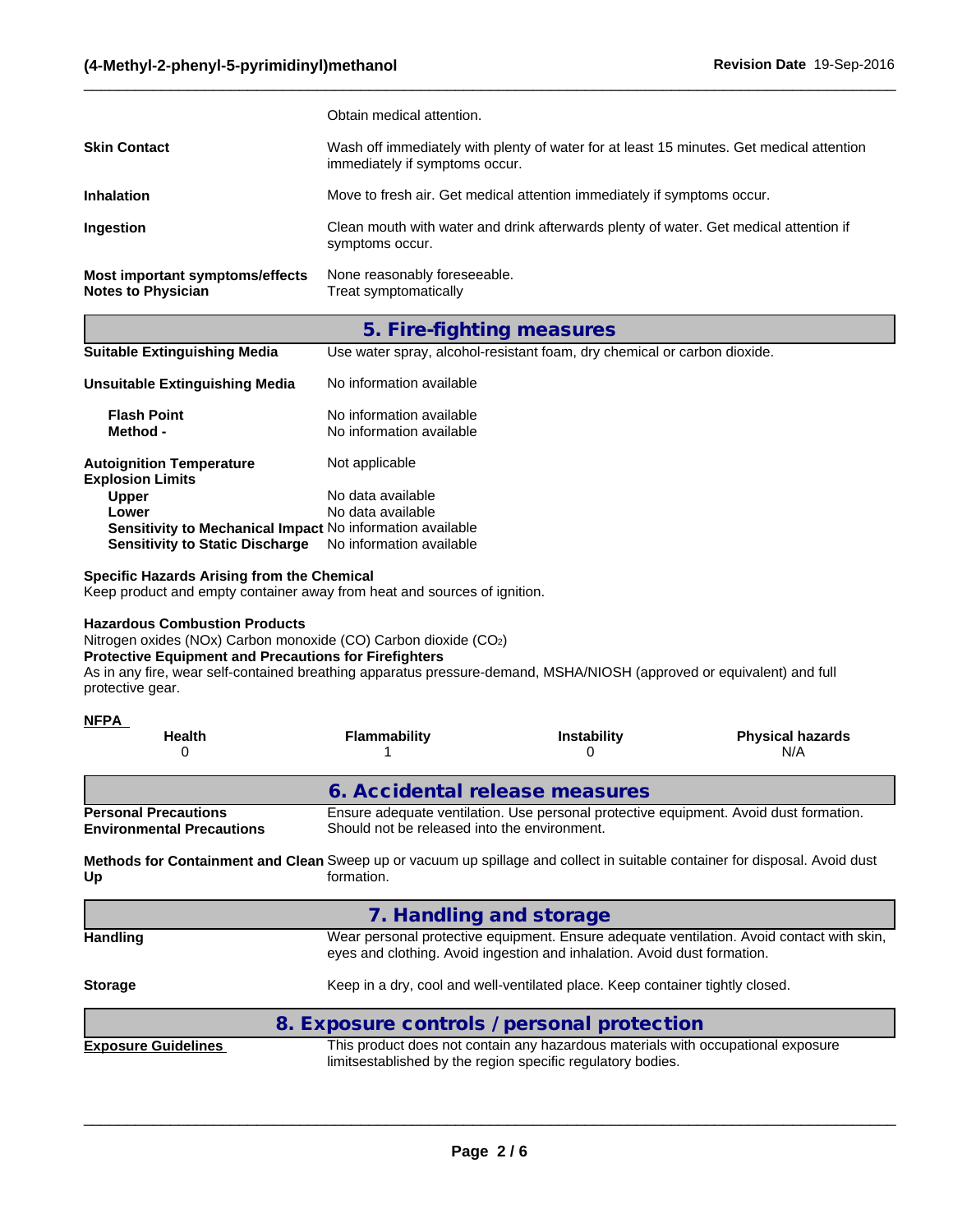| <b>Engineering Measures</b><br>None under normal use conditions. |                                                                                                                                                                                   |  |  |
|------------------------------------------------------------------|-----------------------------------------------------------------------------------------------------------------------------------------------------------------------------------|--|--|
| Personal Protective Equipment                                    |                                                                                                                                                                                   |  |  |
| <b>Eye/face Protection</b>                                       | Wear appropriate protective eyeglasses or chemical safety goggles as described by<br>OSHA's eye and face protection regulations in 29 CFR 1910.133 or European Standard<br>EN166. |  |  |
| Skin and body protection                                         | Wear appropriate protective gloves and clothing to prevent skin exposure.                                                                                                         |  |  |
| <b>Respiratory Protection</b>                                    | No protective equipment is needed under normal use conditions.                                                                                                                    |  |  |
| <b>Hygiene Measures</b>                                          | Handle in accordance with good industrial hygiene and safety practice.                                                                                                            |  |  |

 $\_$  ,  $\_$  ,  $\_$  ,  $\_$  ,  $\_$  ,  $\_$  ,  $\_$  ,  $\_$  ,  $\_$  ,  $\_$  ,  $\_$  ,  $\_$  ,  $\_$  ,  $\_$  ,  $\_$  ,  $\_$  ,  $\_$  ,  $\_$  ,  $\_$  ,  $\_$  ,  $\_$  ,  $\_$  ,  $\_$  ,  $\_$  ,  $\_$  ,  $\_$  ,  $\_$  ,  $\_$  ,  $\_$  ,  $\_$  ,  $\_$  ,  $\_$  ,  $\_$  ,  $\_$  ,  $\_$  ,  $\_$  ,  $\_$  ,

**9. Physical and chemical properties**

| <b>Physical State</b>                   | Solid                                            |
|-----------------------------------------|--------------------------------------------------|
| Appearance                              | Light yellow                                     |
| Odor                                    | No information available                         |
| <b>Odor Threshold</b>                   | No information available                         |
| рH                                      | No information available                         |
| <b>Melting Point/Range</b>              | 84.5 - 86 °C / 184.1 - 186.8 °F                  |
| <b>Boiling Point/Range</b>              | No information available                         |
| <b>Flash Point</b>                      | No information available                         |
| <b>Evaporation Rate</b>                 | Not applicable                                   |
| Flammability (solid,gas)                | No information available                         |
| <b>Flammability or explosive limits</b> |                                                  |
| <b>Upper</b>                            | No data available                                |
| Lower                                   | No data available                                |
| <b>Vapor Pressure</b>                   | No information available                         |
| <b>Vapor Density</b>                    | Not applicable                                   |
| <b>Specific Gravity</b>                 | No information available                         |
| <b>Solubility</b>                       | No information available                         |
| Partition coefficient; n-octanol/water  | No data available                                |
| <b>Autoignition Temperature</b>         | Not applicable                                   |
| <b>Decomposition Temperature</b>        | No information available                         |
| <b>Viscosity</b>                        | Not applicable                                   |
| <b>Molecular Formula</b>                | C <sub>12</sub> H <sub>12</sub> N <sub>2</sub> O |
| <b>Molecular Weight</b>                 | 200.2398                                         |
|                                         |                                                  |

## **10. Stability and reactivity**

| <b>Reactive Hazard</b>                                                                             | None known, based on information available |  |
|----------------------------------------------------------------------------------------------------|--------------------------------------------|--|
| <b>Stability</b>                                                                                   | Stable under normal conditions.            |  |
| <b>Conditions to Avoid</b>                                                                         | Incompatible products.                     |  |
| <b>Incompatible Materials</b>                                                                      | Strong oxidizing agents                    |  |
| Hazardous Decomposition Products Nitrogen oxides (NOx), Carbon monoxide (CO), Carbon dioxide (CO2) |                                            |  |
| <b>Hazardous Polymerization</b>                                                                    | No information available.                  |  |
| <b>Hazardous Reactions</b>                                                                         | None under normal processing.              |  |
|                                                                                                    | 11. Toxicological information              |  |

**Acute Toxicity**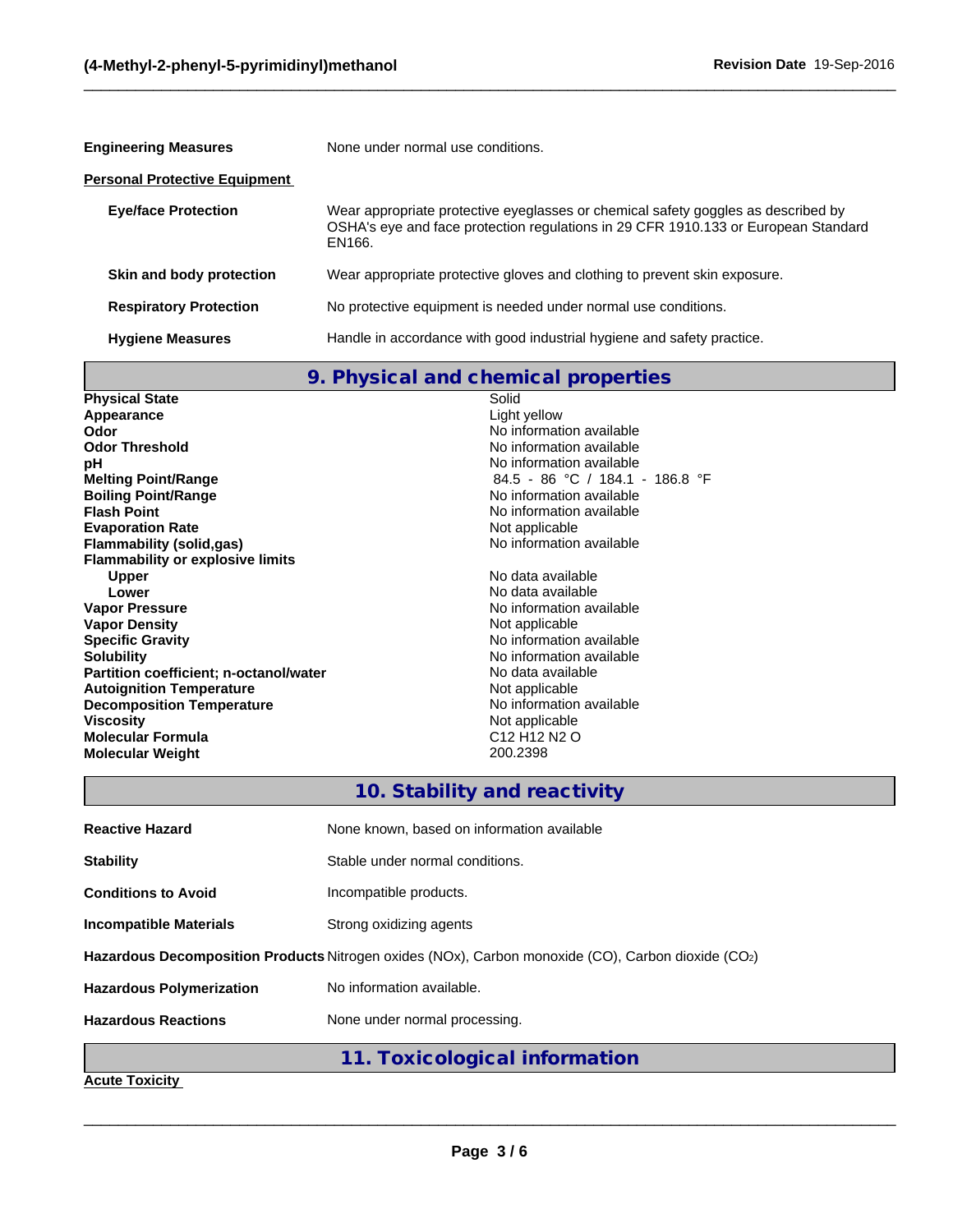| <b>Product Information</b>                                                                 | No acute toxicity information is available for this product |  |  |  |
|--------------------------------------------------------------------------------------------|-------------------------------------------------------------|--|--|--|
| <b>Component Information</b><br><b>Toxicologically Synergistic</b>                         | No information available                                    |  |  |  |
| <b>Products</b>                                                                            |                                                             |  |  |  |
| Delayed and immediate effects as well as chronic effects from short and long-term exposure |                                                             |  |  |  |
| <b>Irritation</b>                                                                          | No information available                                    |  |  |  |

**Sensitization** No information available

**Carcinogenicity** The table below indicates whether each agency has listed any ingredient as a carcinogen.

 $\_$  ,  $\_$  ,  $\_$  ,  $\_$  ,  $\_$  ,  $\_$  ,  $\_$  ,  $\_$  ,  $\_$  ,  $\_$  ,  $\_$  ,  $\_$  ,  $\_$  ,  $\_$  ,  $\_$  ,  $\_$  ,  $\_$  ,  $\_$  ,  $\_$  ,  $\_$  ,  $\_$  ,  $\_$  ,  $\_$  ,  $\_$  ,  $\_$  ,  $\_$  ,  $\_$  ,  $\_$  ,  $\_$  ,  $\_$  ,  $\_$  ,  $\_$  ,  $\_$  ,  $\_$  ,  $\_$  ,  $\_$  ,  $\_$  ,

| <b>Component</b>                                                            | <b>CAS-No</b> | <b>IARC</b>                                                    | <b>NTP</b>                 | <b>ACGIH</b> | <b>OSHA</b> | <b>Mexico</b> |  |  |
|-----------------------------------------------------------------------------|---------------|----------------------------------------------------------------|----------------------------|--------------|-------------|---------------|--|--|
| (4-Methyl-2-phenyl-5-p<br>yrimidinyl)methanol                               | 342405-27-0   | Not listed                                                     | Not listed                 | Not listed   | Not listed  | Not listed    |  |  |
| <b>Mutagenic Effects</b><br><b>Reproductive Effects</b>                     |               | No information available                                       |                            |              |             |               |  |  |
|                                                                             |               | No information available.                                      |                            |              |             |               |  |  |
| <b>Developmental Effects</b>                                                |               | No information available.<br>No information available.         |                            |              |             |               |  |  |
| <b>Teratogenicity</b>                                                       |               |                                                                |                            |              |             |               |  |  |
| <b>STOT - single exposure</b><br><b>STOT - repeated exposure</b>            |               | None known<br>None known                                       |                            |              |             |               |  |  |
| <b>Aspiration hazard</b>                                                    |               | No information available                                       |                            |              |             |               |  |  |
|                                                                             |               | Symptoms / effects, both acute and No information available    |                            |              |             |               |  |  |
| delayed<br><b>Endocrine Disruptor Information</b>                           |               | No information available                                       |                            |              |             |               |  |  |
| <b>Other Adverse Effects</b>                                                |               | The toxicological properties have not been fully investigated. |                            |              |             |               |  |  |
|                                                                             |               |                                                                | 12. Ecological information |              |             |               |  |  |
| <b>Ecotoxicity</b><br>Do not empty into drains.                             |               |                                                                |                            |              |             |               |  |  |
| <b>Persistence and Degradability</b><br><b>Bioaccumulation/Accumulation</b> |               | No information available<br>No information available.          |                            |              |             |               |  |  |
|                                                                             |               |                                                                |                            |              |             |               |  |  |

#### **Mobility** No information available.

**13. Disposal considerations**

**Waste Disposal Methods** Chemical waste generators must determine whether a discarded chemical is classified as a hazardous waste. Chemical waste generators must also consult local, regional, and national hazardous waste regulations to ensure complete and accurate classification.

 $\_$  ,  $\_$  ,  $\_$  ,  $\_$  ,  $\_$  ,  $\_$  ,  $\_$  ,  $\_$  ,  $\_$  ,  $\_$  ,  $\_$  ,  $\_$  ,  $\_$  ,  $\_$  ,  $\_$  ,  $\_$  ,  $\_$  ,  $\_$  ,  $\_$  ,  $\_$  ,  $\_$  ,  $\_$  ,  $\_$  ,  $\_$  ,  $\_$  ,  $\_$  ,  $\_$  ,  $\_$  ,  $\_$  ,  $\_$  ,  $\_$  ,  $\_$  ,  $\_$  ,  $\_$  ,  $\_$  ,  $\_$  ,  $\_$  ,

| 14. Transport information |                            |  |  |  |
|---------------------------|----------------------------|--|--|--|
| <u>DOT</u>                | Not regulated              |  |  |  |
| <b>TDG</b><br>IATA        | Not regulated              |  |  |  |
|                           | Not regulated              |  |  |  |
| <b>IMDG/IMO</b>           | Not regulated              |  |  |  |
|                           | 15. Regulatory information |  |  |  |

All of the components in the product are on the following Inventory lists:  $X =$  listed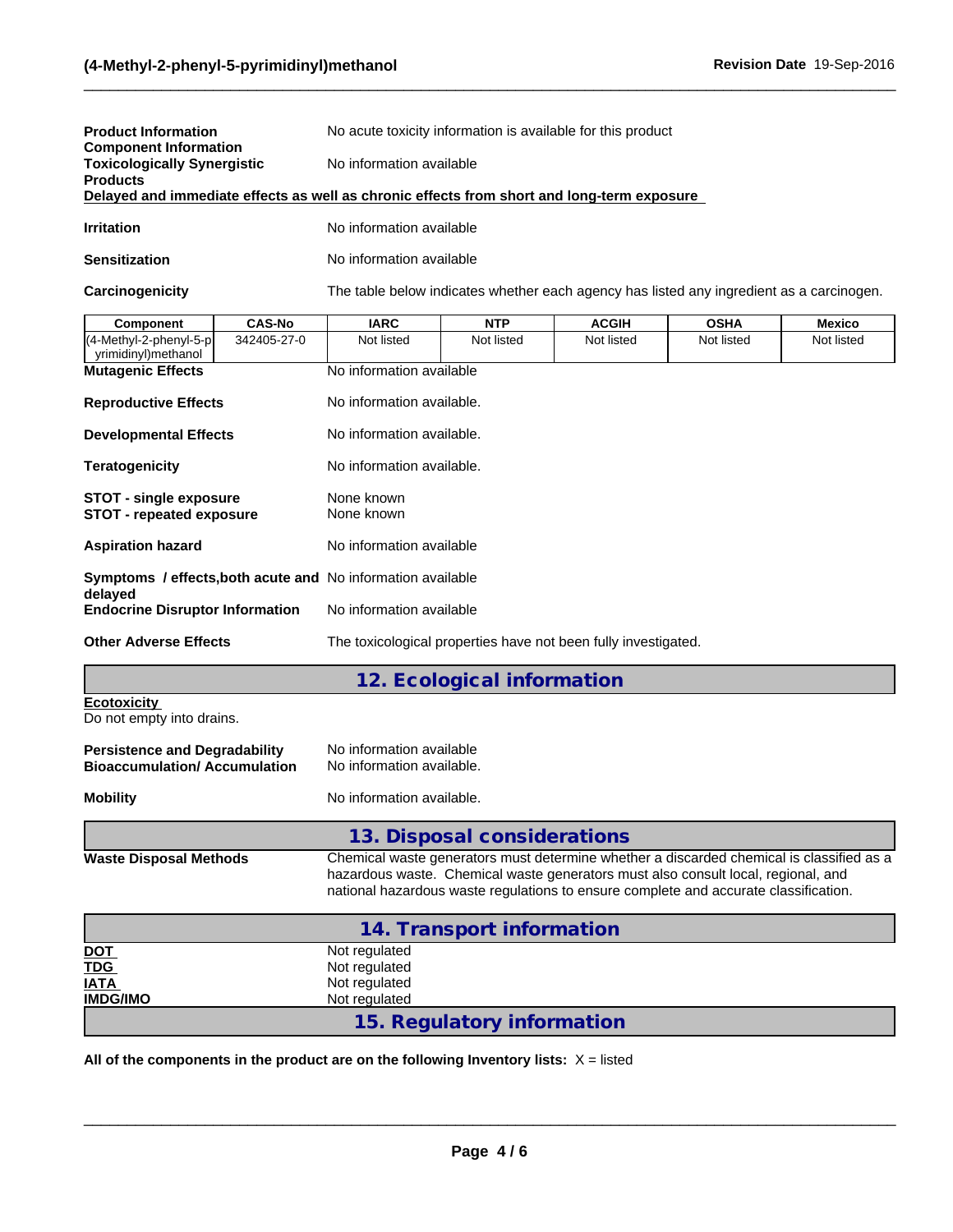#### **International Inventories**

**Legend:**

**X - Listed**

**E - Indicates a substance that is the subject of a Section 5(e) Consent order under TSCA.**

**F - Indicates a substance that is the subject of a Section 5(f) Rule under TSCA.**

**N - Indicates a polymeric substance containing no free-radical initiator in its inventory name but is considered to cover the designated polymer made with any free-radical initiator regardless of the amount used.**

 $\_$  ,  $\_$  ,  $\_$  ,  $\_$  ,  $\_$  ,  $\_$  ,  $\_$  ,  $\_$  ,  $\_$  ,  $\_$  ,  $\_$  ,  $\_$  ,  $\_$  ,  $\_$  ,  $\_$  ,  $\_$  ,  $\_$  ,  $\_$  ,  $\_$  ,  $\_$  ,  $\_$  ,  $\_$  ,  $\_$  ,  $\_$  ,  $\_$  ,  $\_$  ,  $\_$  ,  $\_$  ,  $\_$  ,  $\_$  ,  $\_$  ,  $\_$  ,  $\_$  ,  $\_$  ,  $\_$  ,  $\_$  ,  $\_$  ,

**P - Indicates a commenced PMN substance**

**R - Indicates a substance that is the subject of a Section 6 risk management rule under TSCA.**

**S - Indicates a substance that is identified in a proposed or final Significant New Use Rule**

**T - Indicates a substance that is the subject of a Section 4 test rule under TSCA.**

**XU - Indicates a substance exempt from reporting under the Inventory Update Rule, i.e. Partial Updating of the TSCA Inventory Data Base Production and Site Reports (40 CFR 710(B).**

**Y1 - Indicates an exempt polymer that has a number-average molecular weight of 1,000 or greater.**

**Y2 - Indicates an exempt polymer that is a polyester and is made only from reactants included in a specified list of low concern reactants that comprises one of the eligibility criteria for the exemption rule.**

**U.S. Federal Regulations** 

| <b>TSCA 12(b)</b>                                                                                                                                                                               | Not applicable           |                                                            |
|-------------------------------------------------------------------------------------------------------------------------------------------------------------------------------------------------|--------------------------|------------------------------------------------------------|
| <b>SARA 313</b>                                                                                                                                                                                 | Not applicable           |                                                            |
| <b>SARA 311/312 Hazard Categories</b><br><b>Acute Health Hazard</b><br><b>Chronic Health Hazard</b><br><b>Fire Hazard</b><br><b>Sudden Release of Pressure Hazard</b><br><b>Reactive Hazard</b> |                          | <b>No</b><br>No<br>No<br>No<br>No                          |
| <b>CWA (Clean Water Act)</b>                                                                                                                                                                    | Not applicable           |                                                            |
| <b>Clean Air Act</b>                                                                                                                                                                            | Not applicable           |                                                            |
| <b>OSHA</b> Occupational Safety and Health Administration<br>Not applicable                                                                                                                     |                          |                                                            |
| <b>CERCLA</b><br>Not applicable                                                                                                                                                                 |                          |                                                            |
| <b>California Proposition 65</b>                                                                                                                                                                |                          | This product does not contain any Proposition 65 chemicals |
| <b>U.S. State Right-to-Know</b><br><b>Regulations</b>                                                                                                                                           | Not applicable           |                                                            |
| <b>U.S. Department of Transportation</b>                                                                                                                                                        |                          |                                                            |
| Reportable Quantity (RQ):<br><b>DOT Marine Pollutant</b><br><b>DOT Severe Marine Pollutant</b>                                                                                                  | N<br>N<br>N              |                                                            |
| <b>U.S. Department of Homeland Security</b><br>This product does not contain any DHS chemicals.                                                                                                 |                          |                                                            |
| <b>Other International Regulations</b>                                                                                                                                                          |                          |                                                            |
| <b>Mexico - Grade</b>                                                                                                                                                                           | No information available |                                                            |

**Canada**

**This product has been classified in accordance with the hazard criteria of the Controlled Products Regulations (CPR) and the MSDS contains all the information required by the CPR**